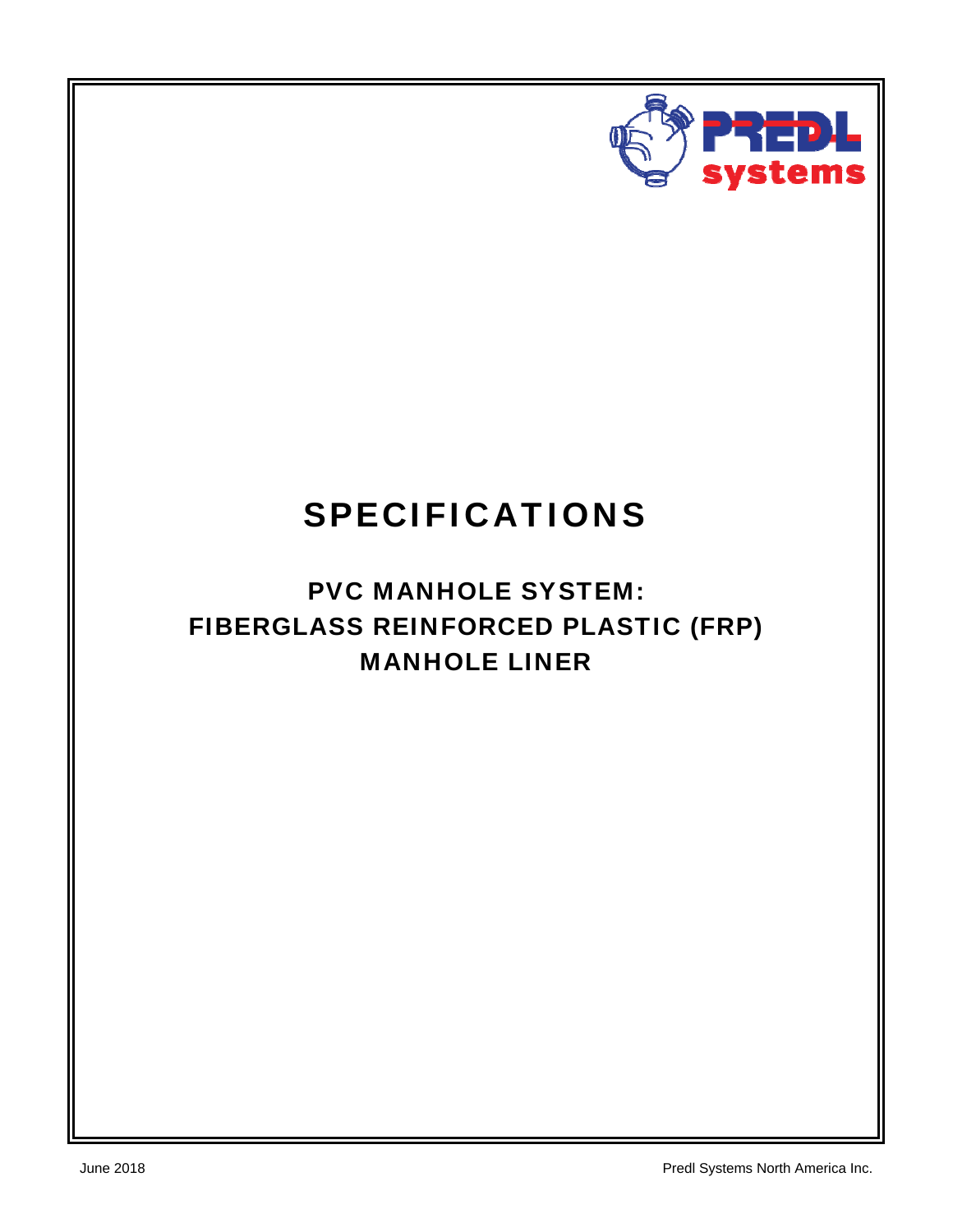# SPECIFICATIONS

#### **PVC MANHOLE SYSTEM: FIBERGLASS REINFORCED PLASTIC (FRP) MANHOLE LINER**

# **I. SCOPE OF WORK**

- A. This specification shall govern for the furnishing of all work necessary to accomplish and complete the installation of a PVC Manhole System, comprising fiberglass reinforced plastic lined concrete manhole base and top sections, a polyvinyl chloride pipe riser section and all appurtenances. The PVC Manhole shall be corrosion, abrasion, inflow and infiltration resistant.
- B. The PVC Manhole System shall be modular and shall include the following main components:
	- 1) Fiberglass Reinforced Plastic (FRP) concrete protective liners for manhole base and top sections, including all appurtenances. Liners shall be **non-structural units, constructed of fiberglass reinforced unsaturated polyester resin, third-party certified for wastewater infrastructure use,**  designed to provide a gastight and watertight homogenous barrier that protects the concrete manhole base and top sections from corrosion, abrasion, inflow and infiltration. FRP liners shall be manufactured by **Predl Systems North America Inc., Burnaby, BC.**
	- 2) Concrete manhole base de top sections, cast around the FRP concrete protective liners. Concrete base and top sections shall be ASTM C478 compliant and manufactured by
	- 3) **Diamond Precast Concrete Ltd., Burnaby, BC or a Predl Systems certified precast facility**.
	- 4) PVC pressure pipe section shall be AWWA C900 compliant, DR-51 pressure class PVC pipe, manufactured by **Diamond Plastics Corp., Grand Island, NE.**
	- 5) ASTM C990 compliant elastomeric sealant and ASTM C877 compliant external joint wrap, for the purpose of joining the lined concrete base, PVC pressure pipe riser and lined concrete top manhole sections, supplied by others.

#### **II. GOVERNING STANDARDS**

Manhole liners shall conform to the following design criteria:

- A. ASTM D395: Standard Test Methods for Rubber Property Compression Set
- B. ASTM D412: Standard Test Methods for Vulcanized Rubber and Thermoplastic Elastomers **Tension**
- C. ASTM D471: Standard Test Method for Rubber Property Effect of Liquids
- D. ASTM D543: Standard Practices for Evaluating the Resistance of Plastics to Chemical **Reagents**
- E. ASTM D573: Standard Test Method for Rubber Deterioration in an Air Oven
- F. ASTM D624: Standard Test Method for Tear Strength of Conventional Vulcanized Rubber and Thermoplastic Elastomers
- G. ASTM D638: Standard Test Method for Tensile Properties of Plastics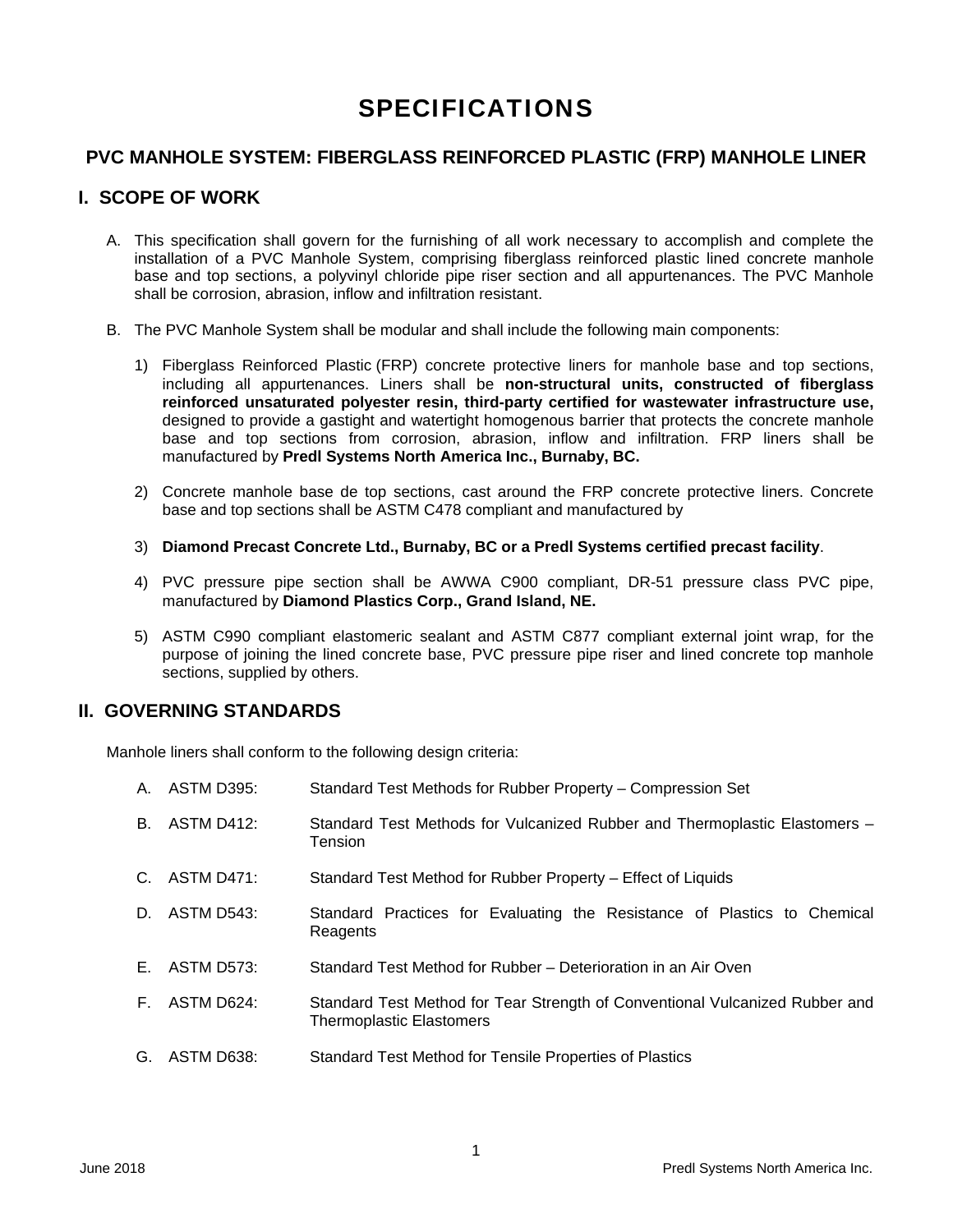- H. ASTM D695: Test Methods for Compressive Properties of Rigid Plastics
- I. ASTM D790: Test Method for Flexural Properties of Unreinforced and Reinforced Plastics and electrical Insulating Materials
- J. ASTM D792: Standard Test Methods for Density and Specific Gravity (Relative Density) of Plastics by Displacement
- K. ASTM D1149: Standard Test Methods for Rubber Deterioration Cracking in an Ozone Controlled Environment
- L. ASTM D2137: Standard Test Methods for Rubber Property Brittleness Point of Flexible Polymers and Coated Fabrics
- M. ASTM D2240: Standard Test Method for Rubber Property Durometer Hardness
- N. ASTM D2584: Test Method for Ignition Loss of Cured Reinforced Resins
- O. ASTM D4060: Standard Test Method for Abrasion Resistance of Organic Coatings by the Taber Abraser
- P. Greenbook 2009 (or later): Standard Specifications for Public Works Construction, Chemical Resistance Test (Pickle Jar Test)

# **III. GENERAL DESCRIPTION**

#### A. **Configuration:**

The manhole base section shall include an FRP Baseliner and the manhole top section will include an FRP Top Liner with integral Access Collar and Gasket, to accept and an FRP Telescoping access Tube. Each prefabricated FRP liner component shall be constructed from one piece homogenous composite and/or thermoplastic with minimum thickness of 3 mm (1/8"). FRP concrete protective liners shall be nonstructural elements.

- 1. **FRP Baseliners:** Each manhole Baseliner shall include:
	- a) Full flow channels with side walls to the crown of the pipe(s) or above;
	- b) A non-skid pattern on inner bench surfaces;
	- c) Gasketed, flexible and watertight, bell type, pipe connections for specific pipe types to receive the collection pipes at the exact angles and slopes as specified on Contract Documents.

The Bells shall be monolithically attached to the manhole base liner channels, be integral to the Baseliner and have a water stop on the outside and a pipe stop on the inside that matches the diameter and wall thickness of the collection pipe and ensure that the flow line from the pipe stop to the inside channels are smooth and without obstruction. The Bells shall conform to the outside and inside curve of the manhole walls.

The Baseliner shall have a spigot joint facing the PVC riser tube and connecting to the inside of the PVC pressure pipe riser. An ASTM C990 compliant butyl rubber sealant, such as ConSeal CS-102, shall be used in the joint interface. An ASTM C877 compliant external joint wrap, such as ConSeal CS-212, shall be used to seal the joint from the outside.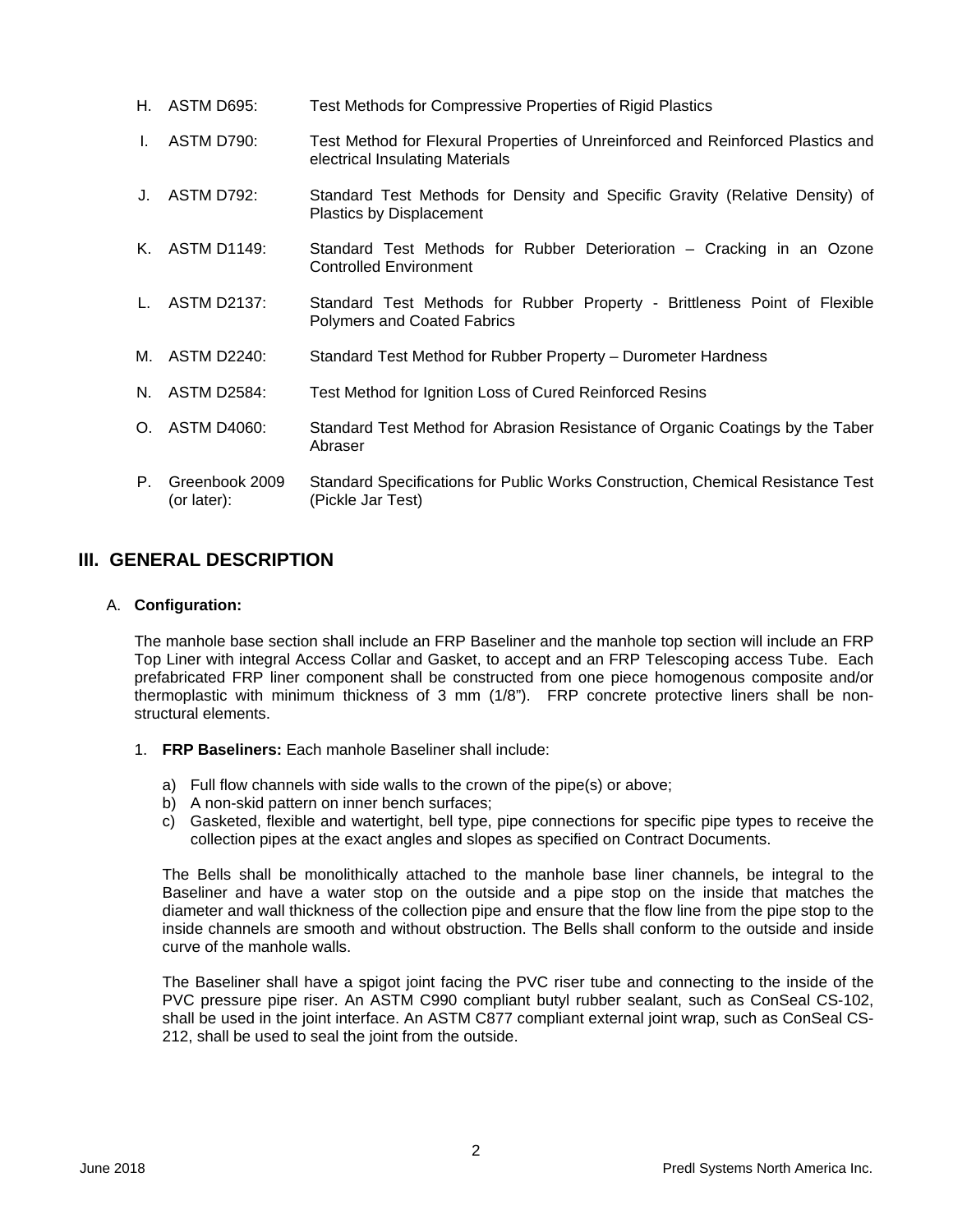2. **FRP Top Liner with integral Access Collar and Gasket:** The FRP Top Liner component shall provide concrete protection from corrosion, abrasion, inflow and infiltration for the manhole cone section and shall feature an integral FRP Access Collar and Gasket at the manway opening, to receive an FRP Telescoping Access Tube.

The FRP Top Liner shall either have cone or flat top configuration depending on the requirements of Contract Documents.

The Top Liner shall have a spigot joint facing the PVC riser tube and connecting to the inside of the PVC pressure pipe riser. An ASTM C990 compliant butyl rubber sealant, such as ConSeal CS-102, shall be used in the joint interface. An ASTM C877 compliant external joint wrap, such as ConSeal CS-212, shall be used to seal the joint from the outside.

3. **Telescoping Access Tube:** The FRP Telescoping Access Tube shall provide concrete protection from corrosion, abrasion, inflow and infiltration for the manway entry section, between the casting at the finished grade and top of the manhole top section. The Telescoping Access Tube shall accommodate grading adjustments up to 12" of height.

#### B. **Dimensions:**

- 1. FRP Baseliners and Top Liners shall have outside diameters of 51", 58" and 61.75", corresponding substantially to the outside diameters of 48", 54" and 60" C900 DR-51 PVC pressure pipes. Tolerance on the outside diameter shall be +/- 1%. Other diameters, as agreed upon between purchaser and the manufacturer, are covered by this specification.
- 2. FRP Baseliners and Top Liners shall have spigot joint diameters of 48.80", 55.30" and 59.19", corresponding to the inside diameters of 48", 54" and 60" C900 DR-51 PVC pressure pipes. Tolerance on the spigot joint diameter shall be +0/-0.125". Other diameters, as agreed upon between purchaser and the manufacturer, are covered by this specification.
- 3. Allowable tolerance for Baseliner invert elevations shall be 0.125" and 2% for pipe slope.
- 4. Access Collars and Telescopic Access Tube shall accommodate manway openings of 24", 27", 32" or 36". Telescopic Access Tube shall have a nominal height of 15". Access Collars can be either eccentric or concentric.

#### C. **Marking and Identification**

Baseliner shall be marked with the following information:

- 1) Manufacturer's identification
- 2) Nominal diameter
- 3) Manhole identification
- 4) Detailed invert configuration
- 5) Installation assist marks molded into the Baseliner

All other components shall be marked with the following information:

- 1) Manufacturers Identification
- 2) Nominal Diameter
- 3) Installation assist marks, if applicable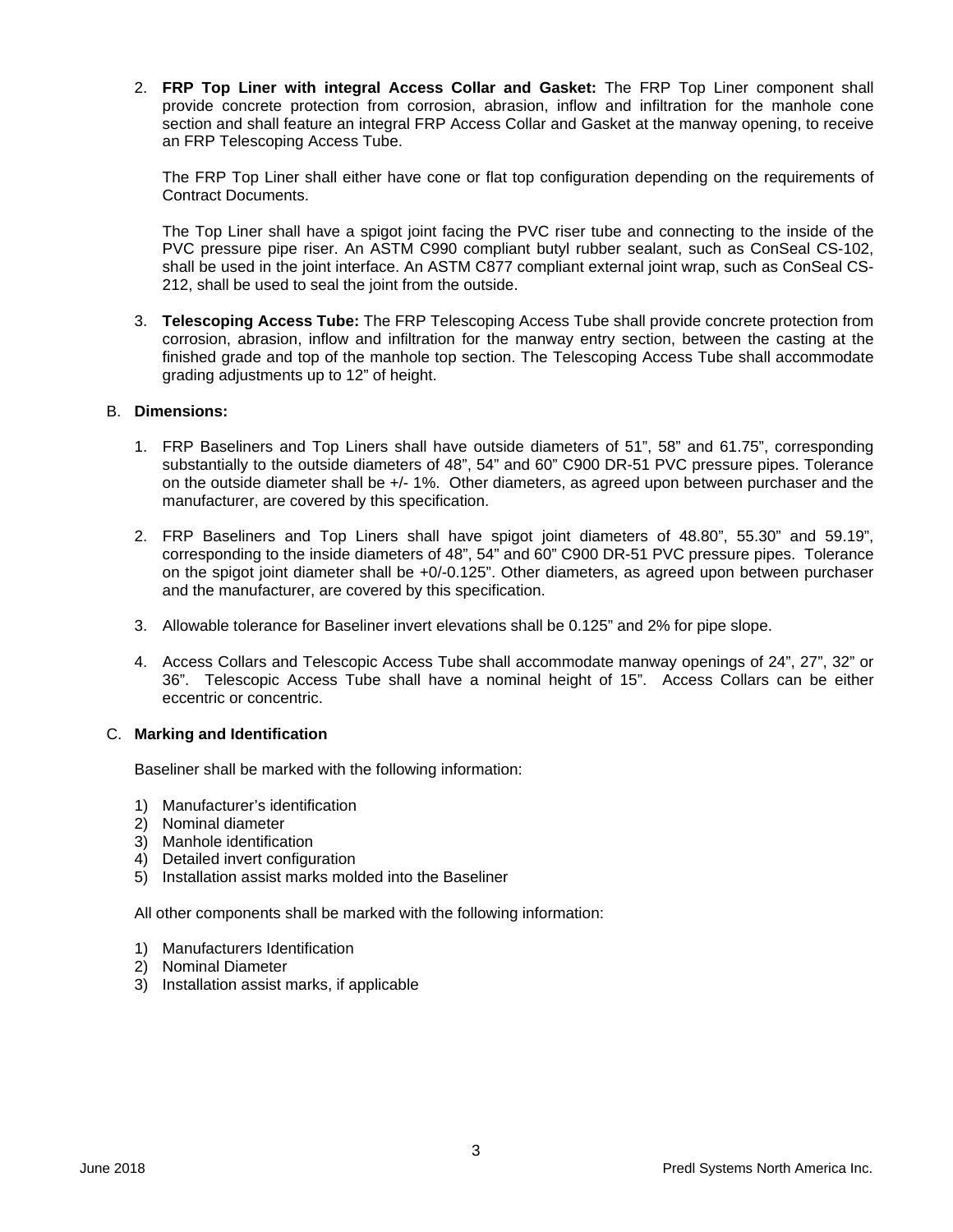#### **IV. MATERIALS**

A. **FRP liner body**: The resins used shall be unsaturated, supplier certified, commercial grade polyester resins. Mixing lots of resin from different manufacturers, or "odd-lotting" of resins shall not be permitted*.* Quality-assurance records on the resin shall be maintained.

The reinforcing materials shall be commercial grade "E-CR" type glass, specially formulated for corrosive environments, in the form of mat, chopped roving, continuous roving, roving fabric or a combination of the above, having a coupling agent that will provide a suitable bond between the glass reinforcement and resin. Fiberglass and/or polypropylene ribs and/or structural members may be utilized to meet the design criteria.

No inert fillers shall be used. Additives, such as thixotropic agents, catalysts, promoters, etc., may be added as required by the specific manufacturing process to be used to meet the requirements of this standard.

The laminate shall consist of multiple layers of glass matting and resin. The surface exposed to the sewer/chemical environment shall be resin rich and shall have no exposed fibers.

- B. **Bells:** Bell shall be manufactured from the same unsaturated, supplier certified, commercial grade polyester resins as the main FRP Baseliner body. If available, polypropylene injection molded Bells are also allowed.
- C. **Gaskets:** Resilient materials for connectors and filler rings shall be manufactured from natural rubber, polyisoprene, neoprene, nitrile, or ethylene propylene diene monomer (EPDM) synthetic rubber and shall conform to the material requirements prescribed in this specification. If a splice is used in the manufacture of the seal, its strength shall be such that the seal shall with-stand a 180° bend with no visible separation.
- D. **Mechanical devices:** Expansion rings, tension bands, and take-up devices used for mechanically compressing the resilient portion of the connector against the pipe or manhole shall be made from a material or materials in combination that will ensure durability, strength, resistance to corrosion, and have properties that will ensure continued resistance to leakage.

All metallic mechanical devices and bolt assemblies used to mechanically deform resilient materials shall be constructed of corrosion resistant materials meeting the physical properties and chemical composition requirements of ASTM A493 and A666, Type 302 through Type 316.

E. **Third party accessories**: Third party accessories integral to the PVC Manhole System or the FRP Manhole Liner (flow control devices, valves, gates, inside drop assembly, man entry ladder, etc.) shall be governed by the respective manufacturers' materials specifications.

### **V. MANUFACTURE**

A. Manufacturer shall have 25 years of FRP concrete protective liner manufacturing experience and shall have fabricated and delivered at least 20,000 FRP concrete protective liners for wastewater applications.

### **VI. REQUIREMENTS**

- A. **Exterior Surface:** The exterior surface shall be finished with embedded aggregates and FRP bonding bridges to allow for adequate bonding with the surrounding concrete once cast. The exterior surface shall be free of blisters larger than 0.5" in diameter, delamination and fiber show, except in the vicinity of FRP bonding bridges where fiber show is acceptable. **Gel-coat or paint or other coatings are not allowed.**
- B. **Interior Surface:** The interior surfaces shall be resin rich with no exposed fibers. Interior flow surfaces shall be smooth for improved corrosion resistance and reduced sludge build-up. The surface shall be free of crazing, delamination, blisters larger than 0.25" in diameter, and wrinkles of 0.125" or greater in depth. **Gel-coat shall be permitted on interior surfaces, no paint or other coatings are allowed.**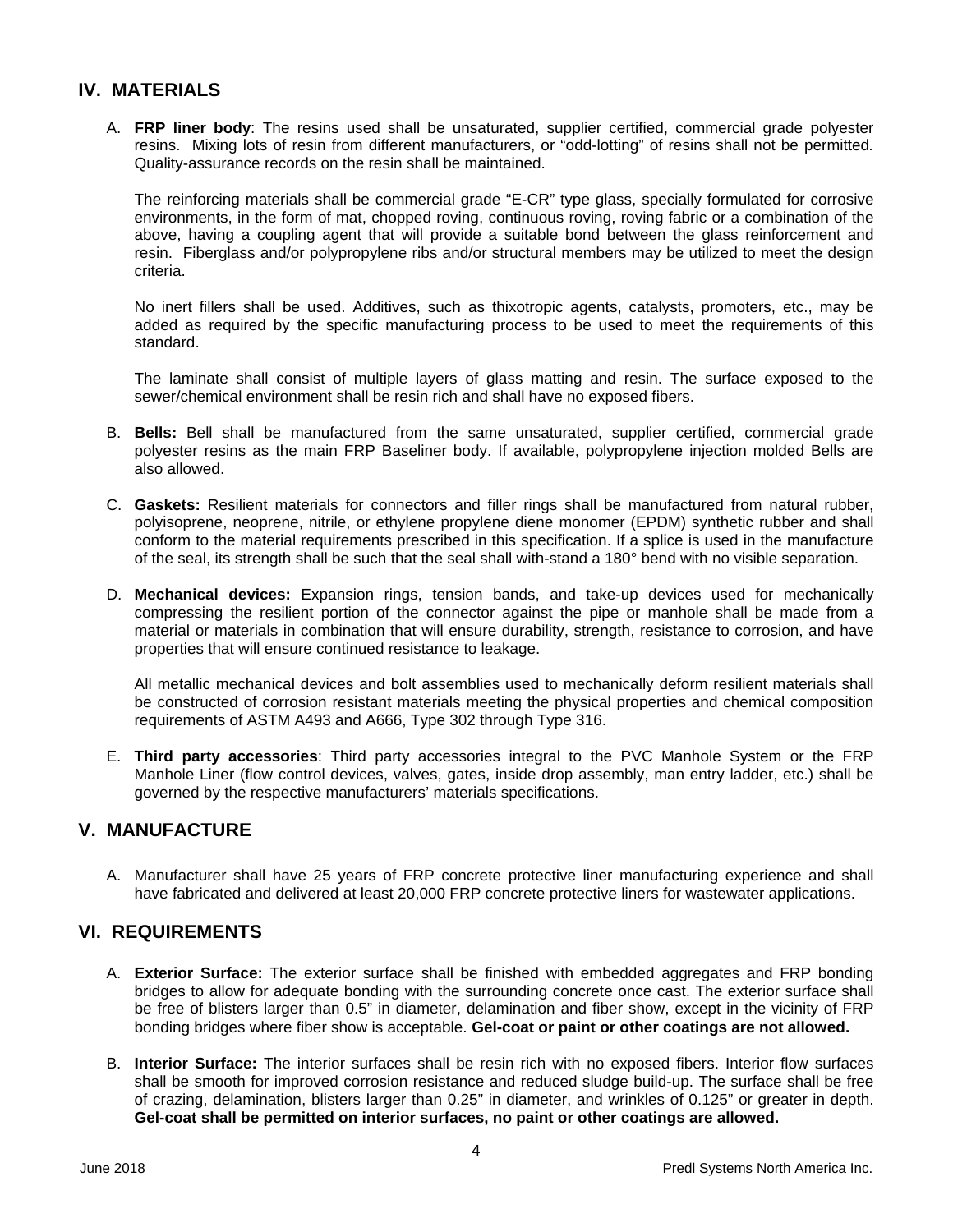- C. **Repairs:** Any manhole liner repair is required to meet all requirements of this specification. All repair must all be preapproved by the manufacturer.
- F. **Chemical Resistance:** FRP manhole liners must demonstrate having sufficient corrosion resistance by passing the "Greenbook" 2009 edition (or later), Standard Specifications for Public Works Construction, Chemical Resistance Test (Pickle Jar Test), per third-party accredited laboratory test results.

#### G. **Physical Properties:**

All FRP liner material shall have the following physical properties when tested at 77  $\degree$ F ± 5 degrees:

| <b>Property</b>             | <b>Standard</b>   | <b>Units</b>      | <b>Initial</b> | (Par. VI.F.) |
|-----------------------------|-------------------|-------------------|----------------|--------------|
| Density                     | ASTM D792         | g/cm <sup>3</sup> | 1.02           |              |
| <b>Thickness</b>            | --                | Mm                | 3 min.         |              |
| <b>Tensile Strength</b>     | ASTM D638         | psi               | 7,000 min.     | 6,500 min.   |
| Hardness (Shore "A")        | <b>ASTM D2240</b> |                   | 95-97          | 89-97        |
| Weight change               |                   |                   |                | 0.05% max.   |
| <b>Flexural Strength</b>    | ASTM D790         | Ibf               | 124 avg.       |              |
| <b>Compressive Strength</b> | ASTM D695         | psi               | 13,000         | $-$          |
| Ignition Loss               | ASTM D2584        | %                 | 52 avg.        |              |
| Taber abrasion test         | <b>ASTM D4060</b> | $\%$              | 0.075          |              |
| (weight loss)               |                   |                   |                |              |

Tensile specimens shall be prepared and tested in accordance with ASTM D412 using Die B. Weight change specimens shall be 1 IN by 3 IN samples.

All gaskets shall have the following physical properties:

| <b>Property</b>            | <b>Standard</b>                | <b>Units</b> | <b>Requirement</b>              |
|----------------------------|--------------------------------|--------------|---------------------------------|
| Chemical resistance:       | ASTM D543                      |              |                                 |
| 1N sulfuric acid           | (at $24^{\circ}$ C for 48 hr.) | $\%$         | No weight loss                  |
| 1N hydrochloric acid       |                                | ℅            | No weight loss                  |
| <b>Tensile Strength</b>    | ASTM D412                      | psi          | 1,200 min.                      |
| <b>Elongation at Break</b> | ASTM D412                      | %            | 350 min.                        |
| Hardness (Shore A)         | ASTM D2240                     | $-$          | ±5 from the connector           |
|                            |                                |              | manufacturer's specified        |
|                            |                                |              | hardness                        |
| Accelerated oven aging     | ASTM D573                      | $\%$         | Max 15% decrease in tensile     |
|                            | (at 70°C for 7                 |              | strength; Max 20% decrease in   |
|                            | days)                          |              | elongation                      |
| Compression set            | <b>ASTM D 395,</b>             | $\%$         | Max 25% decrease of original    |
|                            | Method B                       |              | deflection                      |
|                            | (at 70°C for 22 hr.)           |              |                                 |
| Water absorption           | ASTM D471                      | $\%$         | Increase of max 10% of original |
|                            | (at $70^{\circ}$ C for 48hr.)  |              | weight (19 by 25mm specimen)    |
| Ozone Resistance           | ASTM D1149                     | $-$          | Rating 0                        |
| Low temperature brittle    | <b>ASTM D2137</b>              | $-$          | No fracture at -40°C            |
| point                      |                                |              |                                 |
| Tear resistance            | ASTM D624, Die                 | kN/m         | 34                              |
|                            | B                              |              |                                 |

Upon request, the manufacturer shall provide written certification that the FRP liners and gaskets used meets or exceeds the requirement of this specification.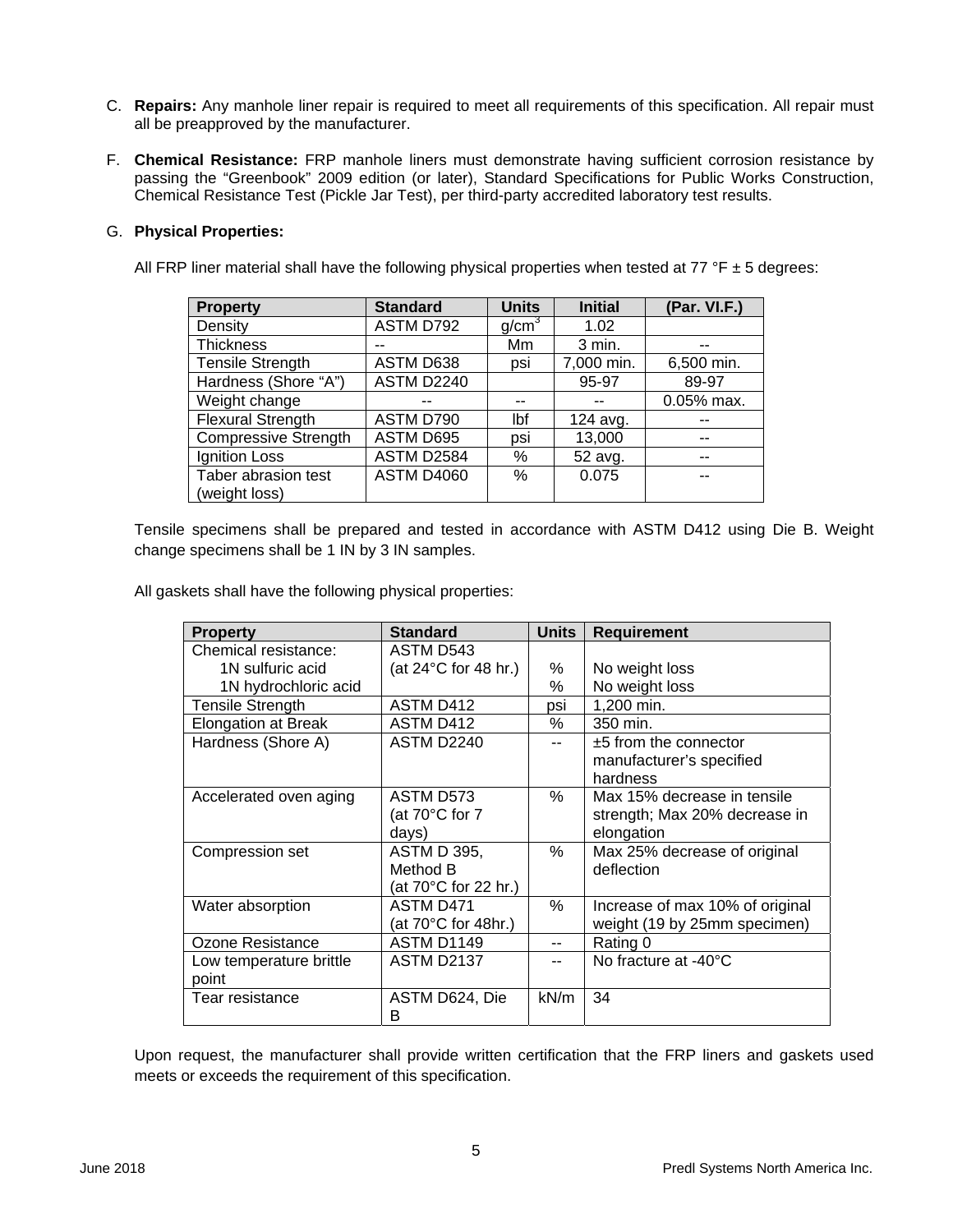#### F. **Chemical resistance**

After conditioning to constant weight at 110 °F, FRP liner specimens shall be exposed to the following solutions for a period of 112 days at 77  $\textdegree$   $\textdegree$  ± 5 degrees, as prescribed in Standard Specifications for Public Works Construction, section 211-2 (Pickle Jar Test).

At 28-day intervals, tensile specimens and weight change specimens shall be removed from each of the chemical solutions and tested. If any specimen fails to meet the 112-day requirement before completion of the 112-day exposure, the material will be subject to rejection.

| <b>Chemical Solution</b> | <b>Concentration</b> |  |
|--------------------------|----------------------|--|
| Sulfuric acid            | $20\%$ *             |  |
| Sodium hydroxide         | 5%                   |  |
| Ammonium hydroxide       | $5%^*$               |  |
| Nitric acid              | $1\%$ *              |  |
| Ferric chloride          | 1%                   |  |
| Sodium hypochlorite      | 1%                   |  |
| Soap                     | 0.1%                 |  |
| Detergent (linear alkyl  | 0.1%                 |  |
| benzyl sulfonate or LAS) |                      |  |
| Bacteriological          | BOD not less than    |  |
|                          | 700 ppm              |  |

\* Volumetric percentages of concentrated C.P. grade reagents.

#### **VII. TEST METHODS**

All test methods shall be performed per corresponding ASTM standard and per "Greenbook" 2009 edition (or later), Standard Specifications for Public Works Construction, Chemical Resistance Test (Pickle Jar Test).

#### **VIII. QUALITY ASSURANCE/QUALITY CONTROL**

- A. **Examination:** Each manhole liner shall be examined for dimensional requirements and workmanship.
- B. **Composition Control:** Controls on glass and resin content shall be maintained for all manufacturing processes and for each portion of manhole liner fabrication. Records shall be maintained for these control checks. Proper glass content may be shown by glass usage checks or glass and resin application rate checks.
- C. **Certified facility**: The manhole liners shall be designed and manufactured in an ISO 9001 and 14001 certified manufacturing facility.

### **IX. HANDLING AND STORAGE**

A. FRP manhole liners must not be dropped or impacted. When stored for extended periods (more than a few days) Baseliners shall be stored on a flat surface, upside down to minimize deformation.

Baseliners shall not be exposed to direct sunlight for extended periods.